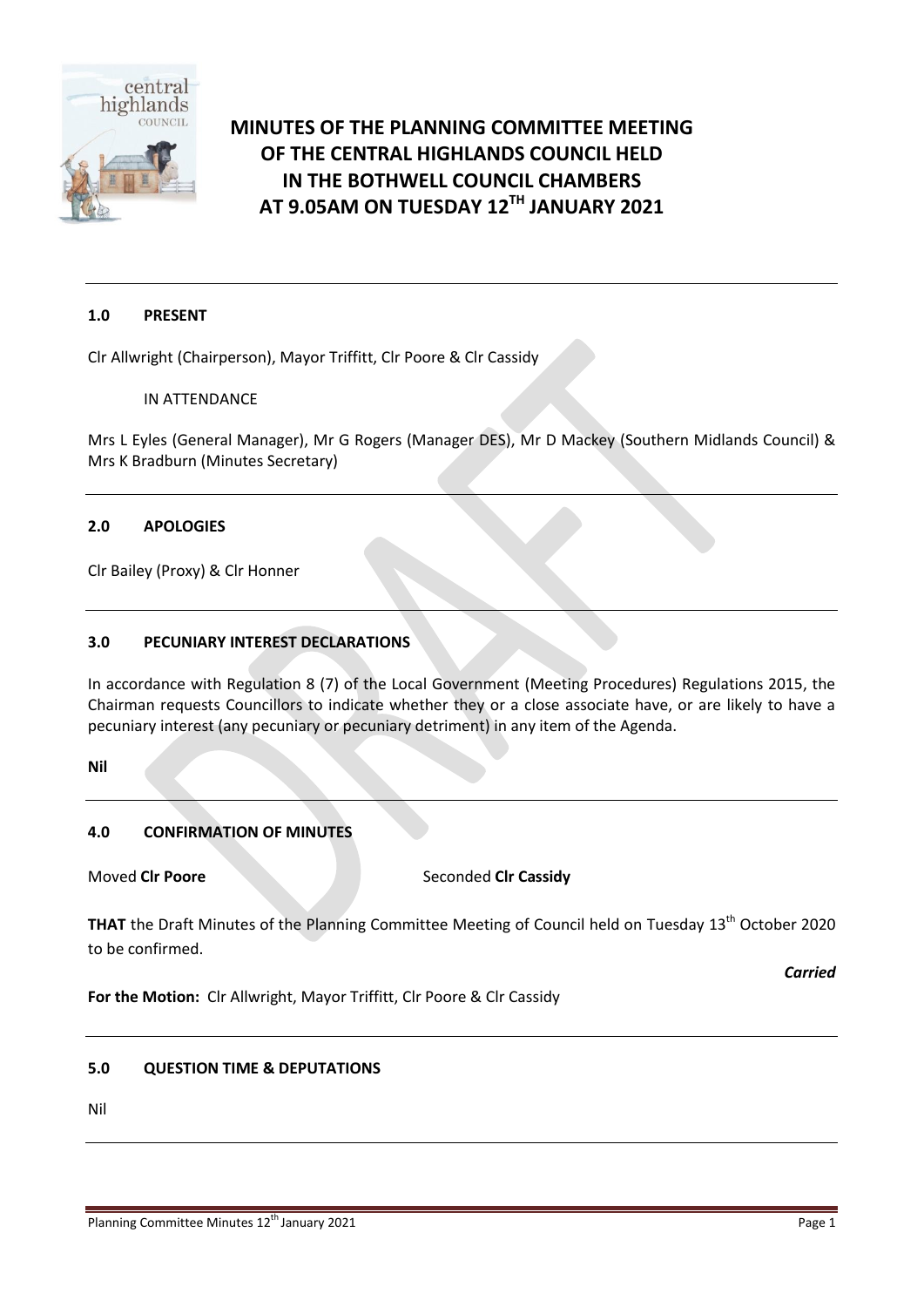### **6.0 DISCUSSION PAPER: DRAFT CENTRAL HIGHLANDS LOCAL PROVISIONS SCHEDULE – FURTHER FEEDBACK FROM THE TASMANIAN PLANNING COMMISSION.**

### **Report By**

Planning Consultant (SMC) Damian Mackey

### **Purpose**

The purpose of this report is to consider Council's response to the latest feedback from the Tasmanian Planning Commission (TPC) regarding Council's draft Local Provisions Schedule for the Tasmanian Planning Scheme.

Following the Planning Committee meeting a more complete report, with recommendations, will be formulated for the next council meeting.

### **Background**

As Councillors are aware, the Tasmanian Planning Scheme will consist of the State Planning Provisions (SPPs) and the Local Provisions Schedules (LPSs) from individual Councils.

Council's initial draft LPS was submitted to the TPC in late 2019. In early July 2020 a conference was held by the TPC with council planning officers to discuss the issues. In late July the TPC provided Council with its response, detailing a list of issues that it considered needed to be further addressed before it would recommend to the Minister that the draft is suitable for public exhibition.

Council formulated its response to most of these matters at its October 2020 meeting, with the final matter - the Lake Meadowbank Specific Area Plan - being considered at its December meeting.

Following a second conference in mid-December, the TPC provided further feedback, which is set out in the enclosed correspondence and attachments thereto.

### **Issue 1 – Zone Mapping:**

Agriculture verses Rural Zone Allocation:

The only major change in zoning from the existing Interim Planning Schemes in the southern region to the State Planning Scheme is the way rural areas are zoned.

Currently there is the Significant Agriculture Zone which only applies to the relatively small, well defined areas of high-quality agricultural land, and the Rural Resource Zone which is applied almost everywhere else and includes dry-land cropping, pasture land, summer grazing land, native pasture, grazing land under forest cover, forestry land and mining areas.

Under the new State Planning Scheme there will be the Agriculture Zone covering almost all agricultural land and the Rural Zone coving forestry land, major mining operations, and the like.

The allocation of the Rural and Agriculture Zones is very different to the allocation of the Significant Agriculture and Rural Resource Zones and has been a major task for councils.

To assist in this process the State Government undertook an exercise to map the '*Land Potentially Suitable for the Agriculture Zone'*. This map is known as the LPSAZ.

The makers of the LPSAZ utilised generic decision rules and desktop GIS analysis to generate the layer. It did not include local on-ground verification. The constraints analysis that was utilised in the LPSAZ mapping was not designed to provide a comprehensive analysis of all the factors that may contribute to the constraint of agricultural land as it was not feasible to develop a model at the state-wide scale that could incorporate all factors of each individual title that need to be considered.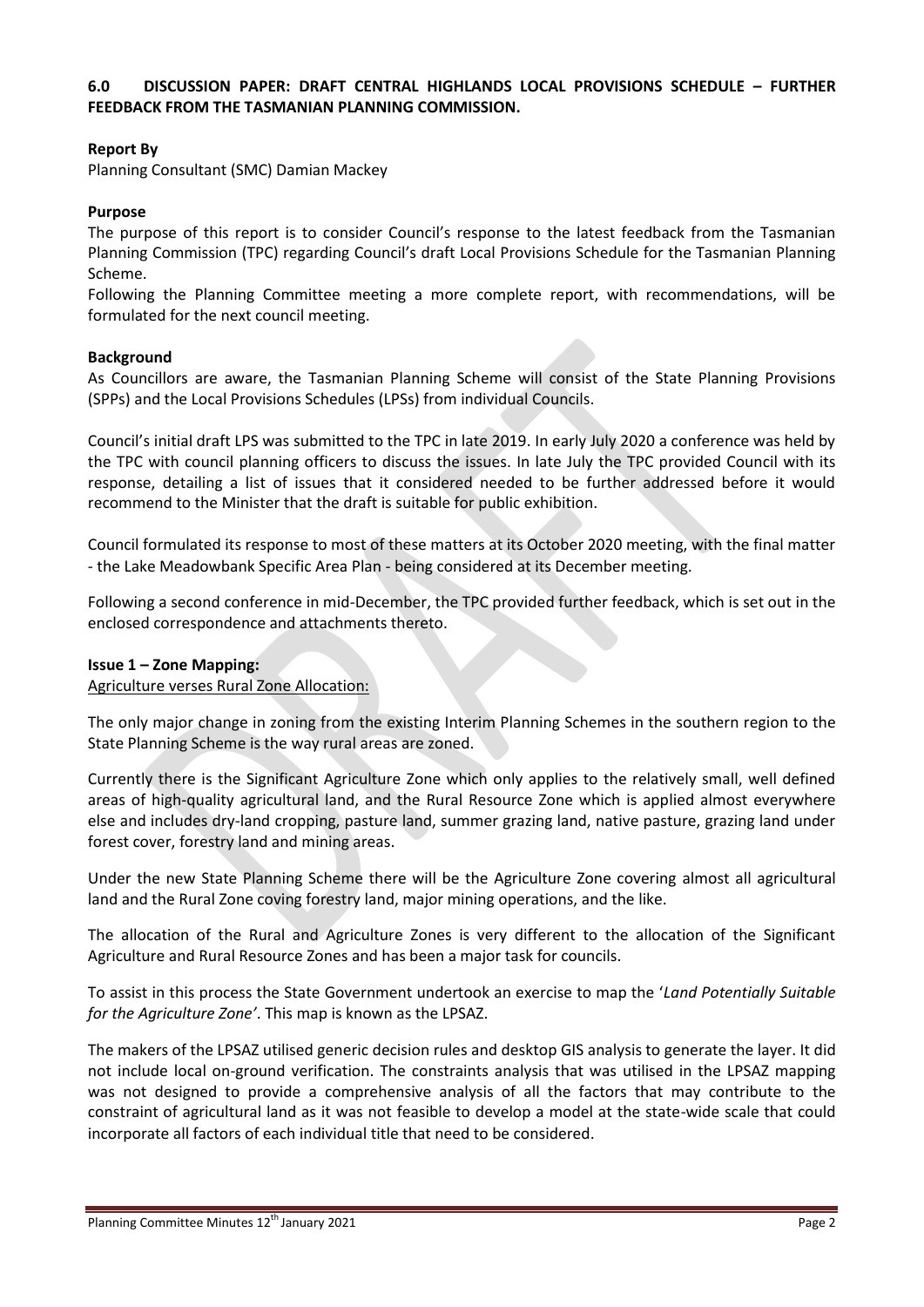Fundamentally, therefore, the LPSAZ is a broad-brush tool and not necessarily correct at the property level. Its outcomes are merely a starting suggestion and, whilst correct in the majority of cases, the proposed zoning therein needs to be tested against more detailed local-level analysis.

To provide a more refined property-level methodology, the Southern councils (with State Government funding) engaged a firm called AK Consultants to develop the '*Decision Tree & Guidelines for Mapping the Agriculture and Rural Zones*'. This document takes the LPSAZ as a base and adds a standard methodology to enable planners to consider the facts on the ground and to decide whether land should be Rural or Agriculture Zone. It clearly sets out the circumstances in which land in the LPSAZ should in fact be zoned Rural and, conversely, where land not in the LPSAZ should be zoned Agriculture.

The Decision Tree document states that only if, after its guidelines have been applied, it is still uncertain which zone should be used, it would be necessary for an expert consultant to be engaged to make a determination.

The Decision Tree document is given substantive weight by the State's Guideline No.1 as *an agricultural land analysis undertaken at the regional level which incorporates more recent analysis, better aligns with on-ground features and addresses inaccuracies in the LPSAZ, and which is prepared by a suitably qualified person and adopted by all the Southern Councils*, (Guideline AZ1(a)).

Furthermore, AZ6(a) of Guideline No.1 provides for alternative zoning *if local or region strategic analysis has identified or justifies the need*. The application of the Decision Tree rules enables this.

In addition, at the time the Southern councils initially proposed to organise the creation of the Decision Tree, the idea was put to the TPC and the State Government and received endorsement for the idea.

However, since the December conference with the TPC, it has become apparent that the TPC now gives no weight at all to the Decision Tree document. It has adopted the position that land in the LPSAZ should be zoned Agriculture and land not in the LPSAZ should be zoned Rural, and if a council considers it appropriate to deviate from this it must engage an external consultant to verify it.

This has given rise to the situation where the TPC is insisting that areas clearly dominated by forestry be zoned Agriculture, and that areas clearly used for agriculture should be zoned Rural.

Data sources used by Council to allocate zoning include, (in addition to the LPSAZ), the Land Use 2015 LIST layer, the Agricultural Land Capability layer (i.e. Class 1 to 7 under the Protection of Agricultural Land State Policy), aerial photography layers, Private Timber Reserves, Conservation Covenants, Mining Leases, landownership, local knowledge and site inspection, as per the Decision Tree guidelines. The TPC, in taking the LPSAZ at face value and not utilising the Decision Tree guidelines, has concluded that Council has applied the Rural and Agricultural zones inconsistently.

For example; in regard to Private Timber Reserves, (PTRs), Council's position is that the existence of a PTR should not carry determining weight to zone a piece of land Rural. For example, a PTR making up a small part of a working farm ought to be zoned Agriculture along with the rest of the farm. However, in case of multiple PTRs in an area, along with aerial photographic evidence of forestry land use and predominantly forestry company land ownership indicates an area should be zoned Rural even though it may be mapped in the LPSAZ. The Decision Tree provides the rigour for planners / planning authorities to make this decision. The advice of an external consultant ought not be necessary.

Council has three options to resolve this matter:

1. Zone all land in the unconstrained layer of the LPSAZ as Agriculture and all land not in the unconstrained layer of the LPSAZ as Rural.

Such a blanket adoption of this desk-top broad-brush data set will result in clear instances of the wrong zones being applied.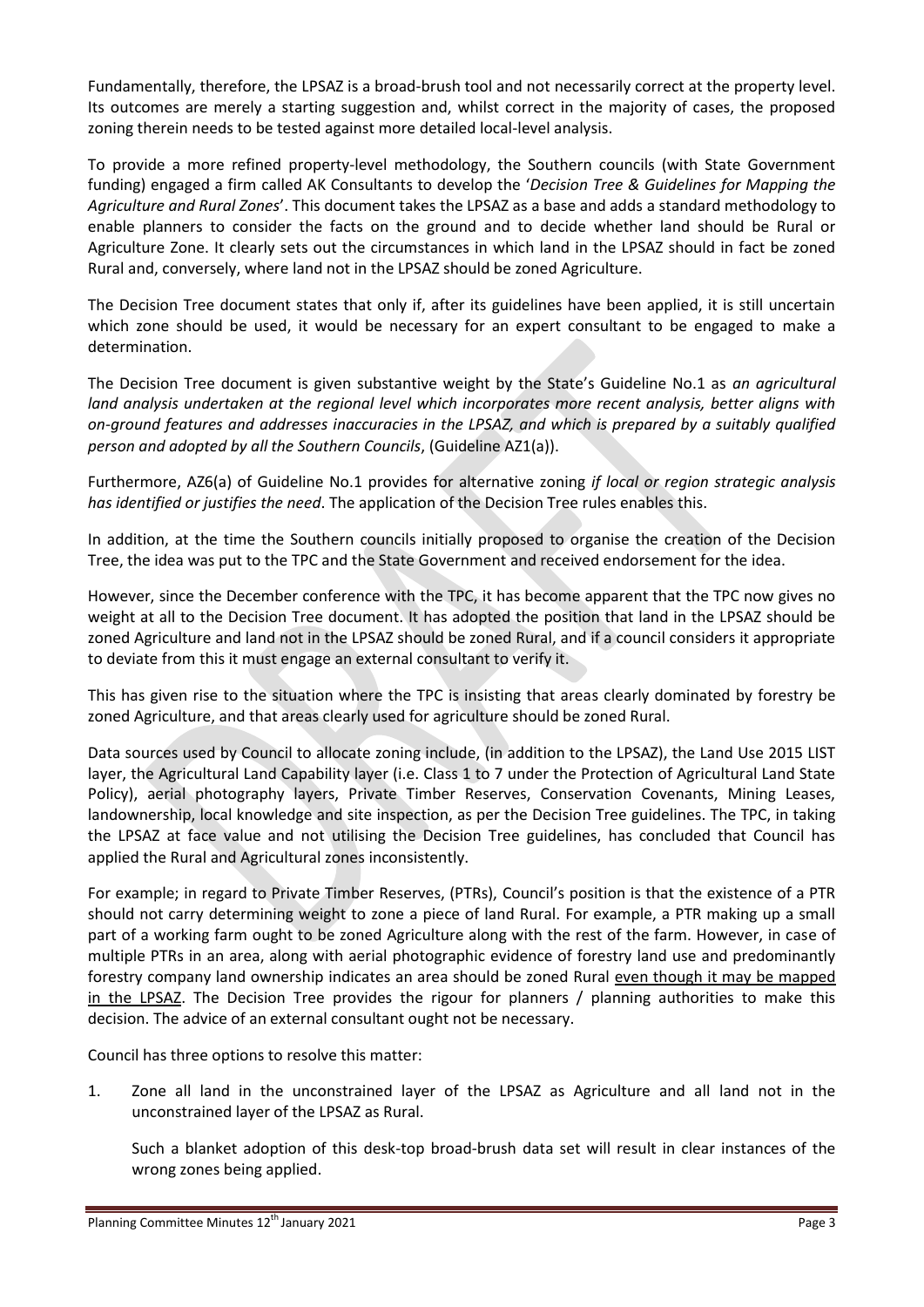2. Engage an external consultant to assess all the instances where Council (using the AK Consulting Decision Tree Guidelines) believes it is appropriate to depart from the LPSAZ.

This will require financial resources and delay the progression of the LPS by six or twelve months.

3. Seek clarification from the TPC, and from the State Government if necessary, as to why the AK Consulting Decision Tree Guidelines document appears to have now been dismissed by the TPC, and request that it be given the function and weight it was originally intended to have, and accorded to it by the State's Guidelines No.1 AZ1(a) and AZ6(a).

### Zoning of Mining Leases:

Many mining operations in the Central Highlands are small quarries on farms and have been zoning Agriculture along with the rest of the farm and surrounding land. The TPC have requested that Council liaise with Mineral Resources Tasmania (MRT) to seek confirmation that the mines are not of regional significance, and therefore appropriate to be zoned this way.

If a mining operation is considered to be of regional or state significance, it would be appropriate to consider a 'spot zoning' on "Rural Zone" applying to the mining lease area.

MRT has been contacted and provided with the details of the mining leases in Central Highlands, and feedback is expected by the end of January.

### **Issue 2 – Listings for Heritage Places:**

### The TPC's position:

The TPC continues to insist that the current heritage place list in the Central Highlands Interim Planning Scheme be transitioned into the LPS without any amendments to remove superfluous titles. (It is assumed it will allow correction of incorrect title references and addresses).

Council's position, adopted at the October meeting, was to seek to amend the heritage list to bring the listings in line with the revised Tasmanian Heritage Register listings, which have mostly been amended by the Tasmanian Heritage Council to remove superfluous titles. If the TPC did not consider this to be possible, Council's position was that it would ask the Minister to allow an amended heritage list under Schedule 6, Clause 8D of the *Land Use Planning & Approvals Act 1993* - as per advice contained in the TPC's late-July 2020 response.

However, the TPC has now advised that such an amended list would need to comply with the new information requirements for listed places. This would involve Council engaging a suitably qualified person to create data sheets of all listed places, (amended or not), including a detail description and list of heritage values, etc. for each place. This would take considerable time and financial resources.

### How did superfluous titles come to be listed in the planning scheme?

The situation has arisen through a series of 'accidents of history':

- In the 1970s and 1980s planning schemes listed heritage properties simply by name (if there was one) and address. The spatial extent of the listing was not defined. This was not generally a problem for listings in cities and towns - on small urban titles. However, for large rural properties, there was always some doubt as to the spatial extent of the listing.
- In the 1990s the Tasmanian Heritage Register (THR) was established. It was created 'overnight' by collating existing listings in council planning schemes and other lists such as the Register of the National Estate and that of the National Trust.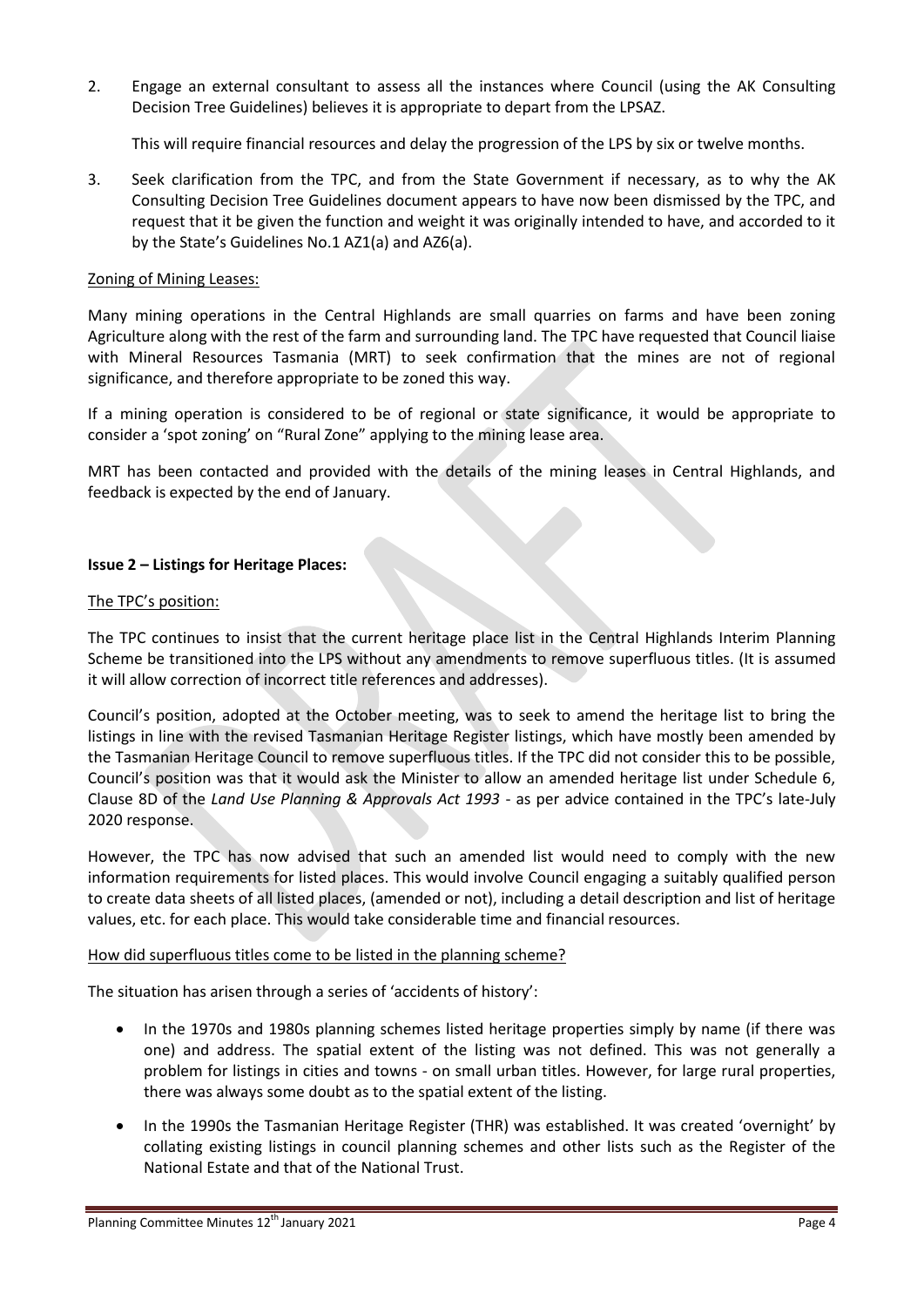- The legislation underpinning the Tasmanian Heritage Register stated that the spatial extent of each listing must be defined. The default was the title on which the place was located. The title was almost invariably adopted as there were no resources at the time to for expert examination of thousands of listings to define a spatial extent other than the titles. Again, this was not generally a problem for listings in cities and towns.
- However, for large rural properties containing many titles, all the titles within a landholding were often adopted. Therefore, whilst the principle title containing, for example, a heritage house, barn and other historic outbuildings was rightfully included, also included were the property's other titles containing hundreds or even thousands of hectares.
- Many planning schemes drafted after the Tasmanian Heritage Register came into being adopted the same spatial definition as the matching THR listing, including that of Central Highlands Council.
- Thus, properties made up of multiple titles, such as Norton Mandeville in the Central Highlands, now find themselves with hundreds of hectares unintentionally encumbered by a statutory heritage listing.
- In recent years the Tasmanian Heritage Council has been expending considerable resources to review Tasmania's rural listings and make amendments to the THR to remove superfluous titles. Most THR listings in Central Highlands have thus been corrected.
- Such corrections, however, do not automatically flow through to the local listing in the local planning scheme.

### Council's Position:

Central Highlands Council's long-held position is that it's local list in the planning scheme should just mirror that of the THR.

It could well be argued that the removal of superfluous titles should be seen in exactly the same light as the correction of incorrect title references or street addresses and allowed in the LPS heritage list.

This would remove the unnecessary encumbering of 'heritage listing' from thousands of hectares of Central Highlands land where there is, and never has been, a deliberate decision to list the land.

### Councils Options:

There appears to be three options available to Council to progress this matter:

1. Transition the current list into the LPS list with no amendments (other than correction of incorrect title references and street addresses), as per the direction of the TPC. This would mean many rural titles will continue to be unnecessarily heritage-listed. This will result in additional expense and time delays in the development application process for future proposed developments on this land.

Clearly, this would run counter to the State Government's declared aims for the whole planning reform process "*to ensure planning in Tasmania will be simpler, fairer and more efficient*" and provide "*greater certainty to investors and the community*".

2. Engage a suitably qualified expert to review the entire heritage list and create the necessary data sheets to enable them to be included in the LPS list as 'new listings', and in the process remove the superfluous titles.

This would require financial resources and would delay the progression of the LPS by six or twelve months, or more.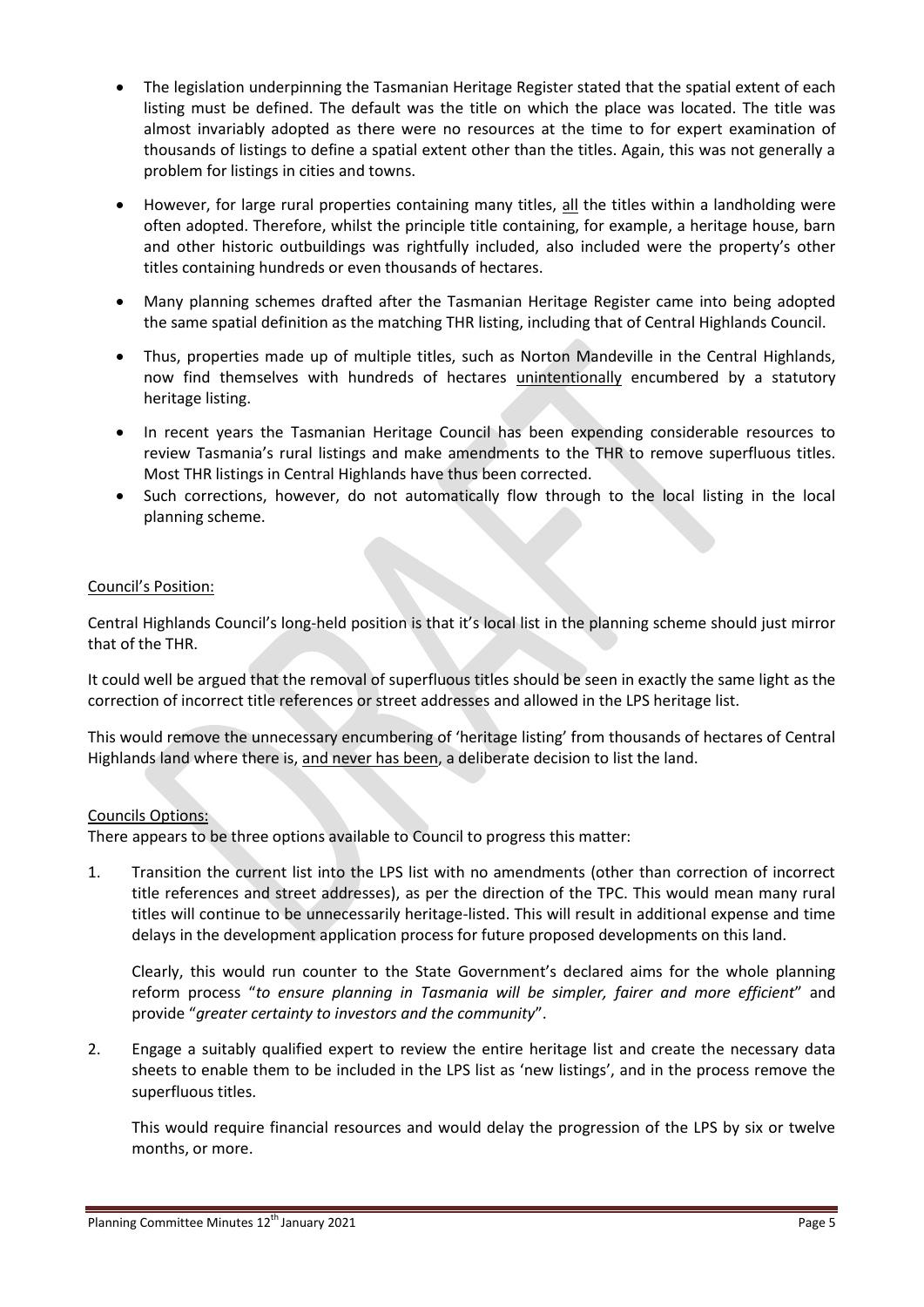3. Remove the heritage list from the LPS entirely. The TPC has advised that this option is allowable. This option works with Council's long-held position that it only list properties that are also on the Tasmanian Heritage Register. The heritage values of these properties would still be protected by virtue of the THR.

In fact, the State Planning Provisions explicitly state that the Heritage Code does not apply if a listed property is also listed on the THR. In other words, in the case of 'dual listed' properties, a heritage assessment and decision to approve or refuse would only be done by the Tasmanian Heritage Council. There is to be no 'double assessment' (and potentially conflicting decision) by the local council and the Heritage Council.

Because of this, if the current Council listings are translated straight into the LPS heritage list, the ridiculous situation will arise in which the local planning authority (Council) would only deal, in a heritage assessment sense, with the superfluous titles on its LPS heritage list. This is because the actual principle heritage titles would be also listed on the THR and therefore the Tasmanian Heritage Council would undertake the assessment of development applications on these titles.

Other Tasmania Councils have adopted the policy position that they will not have locally-listed heritage places, as they prefer to simply reply on the THR to protect the heritage values in their municipal areas. Meader Valley Council is one such example.

### **Issue 3 – The Lake Meadowbank Specific Area Plan (SAP):**

The TPC has sought explanation on how the SAP meets Section 32(4) of the Act and what Council's policies are behind the SAP. Section 32(4) sets out the reasons necessary to justify the existence of the SAP. Council has already provided the TPC with extensive explanation regarding why it believes Section 32(4) of the Act has been met and has detailed its underlying policies supporting the SAP.

As per Council's December 2020 resolution, these are:

- *1. Lake Meadowbank is the premier water-skiing facility in Tasmania. Council wants to allow this recreation facility of state-wide strategic importance to expand, both on and off the water. This includes clubrooms and other shore-based facilities, water-edge facilities such as jetties, pontoons, boat ramps and on-water recreational infrastructure. For these reasons the SAP is necessary pursuant to Section 32(4)(a) of the Act.*
- *2. These water-edge and on-water facilities, however, also need to be shared and consolidated so that the current unsystematic proliferation trend is halted and potentially reversed. For this reason, the SAP is necessary pursuant to Section 32(4)(b) of the Act.*
- *3. As the lake's status as the State's premier water-skiing location grows, more accommodation will need to be allowed around the lake, over a range of modes including camping, caravans and holiday cabins. This needs clear siting criteria to ensure the lake's landscape values are not destroyed by, for example, numerous buildings close to the water's edge. For this reason, the SAP is necessary pursuant to Section 32(4)(b) of the Act.*
- *4. Many operational Hydro lakes and have a degree of recreational use. The difference with Lake Meadowbank is the high degree of recreational use arising from its close proximity to greater Hobart, the specific nature of that use (predominantly; the State's premier water-skiing facility) and associated pressures for more accommodation / housing / camping and aquatic structures. A SAP is required to do this. For this reason, the SAP is necessary pursuant to Section 32(4)(a) of the Act.*
- *5. This high-level of specific water-based recreational activities and development pressures pose particular management challenges for Hydro Tasmania, over and above that which exist for other*  lakes where water-based recreation occurs. Development applications for sites close to the foreshore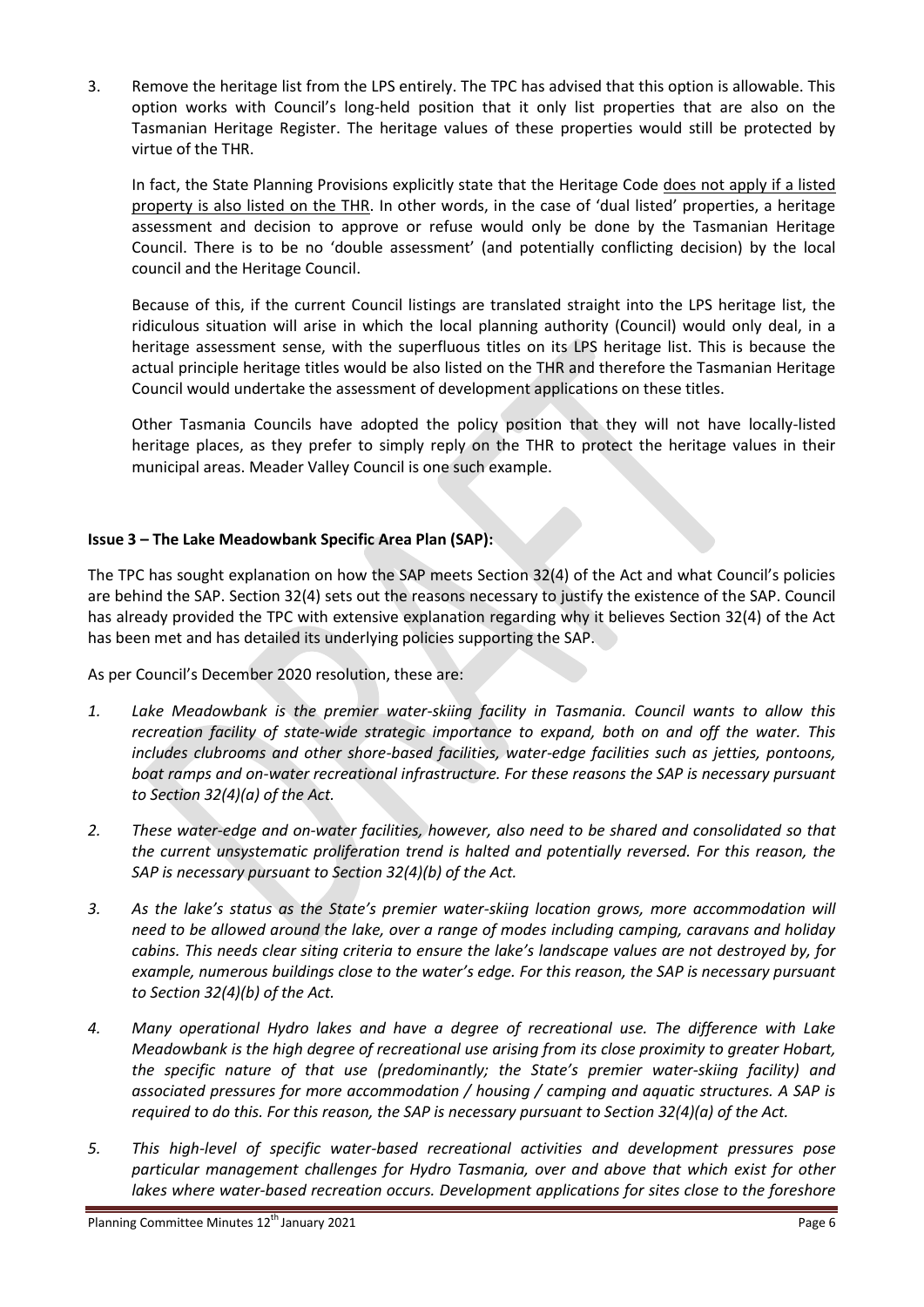*should be referred to Hydro Tasmania for comment. For this reason, the SAP is necessary pursuant to Section 32(4)(b) of the Act.*

- *6. The agricultural value of the land is not highly significant, whilst the economic and social values of the lake as the State's premier water-skiing facility are highly significant. The scheme provisions should lean in favour of the recreational use within the SAP area. The SAP is necessary to do this.*
- *7. The land around the lake contains highly significant Aboriginal heritage sites. Development applications involving buildings and works should be referred to AHT for comment. The SAP is necessary to do this. For this reason, the SAP is necessary pursuant to Section 32(4)(a) of the Act.*
- *8. The Landscape Conservation Zone is not used in the Central Highlands LPS and, in any case, would not suit this special area. The proposed SAP, in part, introduces some aspects of this zone. For this reason, the SAP is necessary pursuant to Section 32(4)(b) of the Act.*

The TPC has not provided any comment on these reasons, either negative or positive, and has simply asked (again) "how the SAP meets 32(4) of the Act".

Council cannot further progress this matter until the TPC provides its rational for, presumably, rejecting Council's existing justification for the SAP under Section 32(4).

There are several other matters raised by the TPC regarding the Lake Meadowbank SAP. The TPC has requested that Council liaise with interested parties to resolve these issues. The interested parties include:

- Hydro Tasmania.
- TasWater
- The Aboriginal Heritage Council
- Marine and Safety Tasmania
- The Lake Meadowbank Water Ski Club

Initial contact has been made with most of these parties and it is anticipated their feedback will be obtained during January.

### **Issue 4 – Drafting:**

Under this heading the TPC has reiterated its comments regarding the Lake Meadowbank SAP and the local heritage places list, referred to above.

### **Issue 5 – Supporting Justification Report:**

Under this heading the TPC has essentially pointed out that Council's LPS Supporting Report will need to be amended once all of the above issues are resolved.

This, in and of itself, is quite routine. However, it raises the issue of what the Supporting Report should ultimately say in circumstances where as parts of the Draft Local Provisions Schedule have been imposed by the TPC and are at odds with Council's views.

The purpose of the Supporting Report is to provide the general public with an explanation of all the elements in the LPS, including the proposed zoning of land, the contents of the local heritage list and the provisions of the Lake Meadowbank Specific Area Plan. Fundamental democratic principles would insist that the general public is made aware of what their local elected representatives are responsible for in the LPS and what their State elected representative are ultimately responsible for.

### **Issue 6 – Process for Further Clarifications:**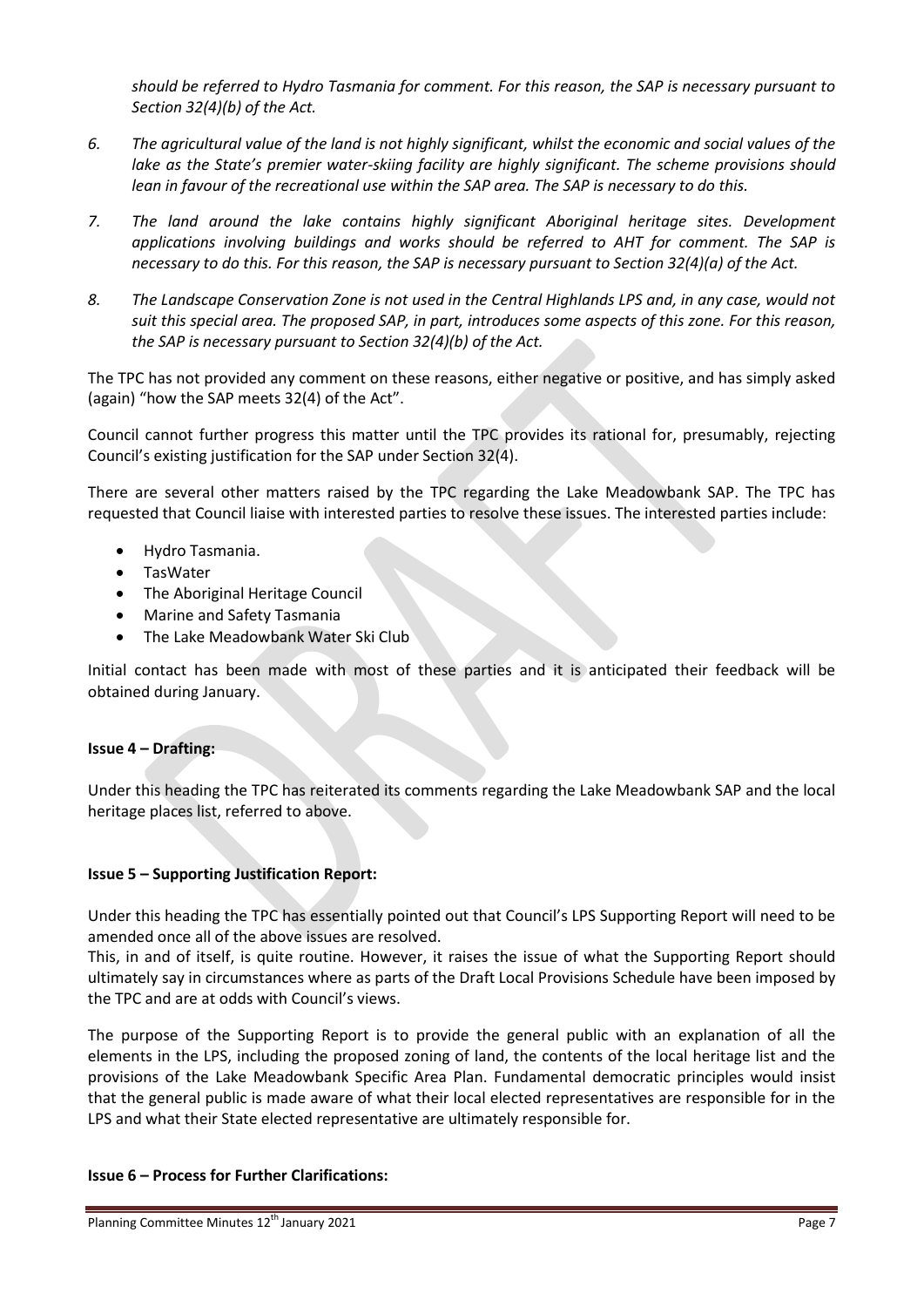Under this section the TPC has flagged that the proposed removal of the now-redundant Attenuation Area Overlay over the now-removed Great Lake Hotel sewerage treatment ponds, which Council endorsed at its October 2020 meeting, cannot happen.

This means that Council, and the Great Lake Hotel owners, will have to allocate significant financial resources and time in the future to undertake and planning scheme amendment to remove this now useless element of the planning scheme.

### **Community Consultation**

When directed to do so by the TPC the Central Highlands Draft Local Provisions Schedule will be publicly exhibited in accordance with statutory requirements.

This will involve:

- The statutory requirements of Division 4 of the Act. These are, in summary:
	- o A 60-day exhibition period.
	- o Notification of adjacent Councils and Councils in the region; and
	- o Notification of State Service Agencies and Authorities as directed by the TPC;
	- o Newspaper notice of the exhibition;
	- o The exhibition of the draft LPS for public viewing within the municipal area;
	- o The exhibition of the draft LPS by the TPC;
	- o The opportunity for members of the public to lodge representations on the draft LPS;
	- o Consideration of representations by the Council (acting as a Planning Authority).
- Use of Council resources to exhibit and communicate the draft Council website, and readily available information at Bothwell and Hamilton Offices;
- Information Sessions at key locations (i.e. dedicated drop-in session);
- Officers available to discuss matters with the public and stakeholders.

Proposed details of the mechanics of the public exhibition process (dates, times, locations, displays, etc.) will be subject of a separate report for Council consideration once it is clear when the TPC/Minister will endorse the LPS as suitable for public consultation.

As indicated above, Council will need to give consideration to the explanations provided in the Supporting Report in regard to elements of the LPS that have been imposed by the TPC.

### **External Referrals**

As indicated above, the draft Lake Meadowbank SAP has been referred to a range of interested parties and the mining lease areas have been referred to Mineral Resources Tasmania for comment. For many other issues relevant to State agencies, input has already taken place at the statewide level.

The draft LPS will nevertheless be referred to all State agencies once the formal exhibition period commences.

### **Council Strategic Plan (and Local Planning Strategy)**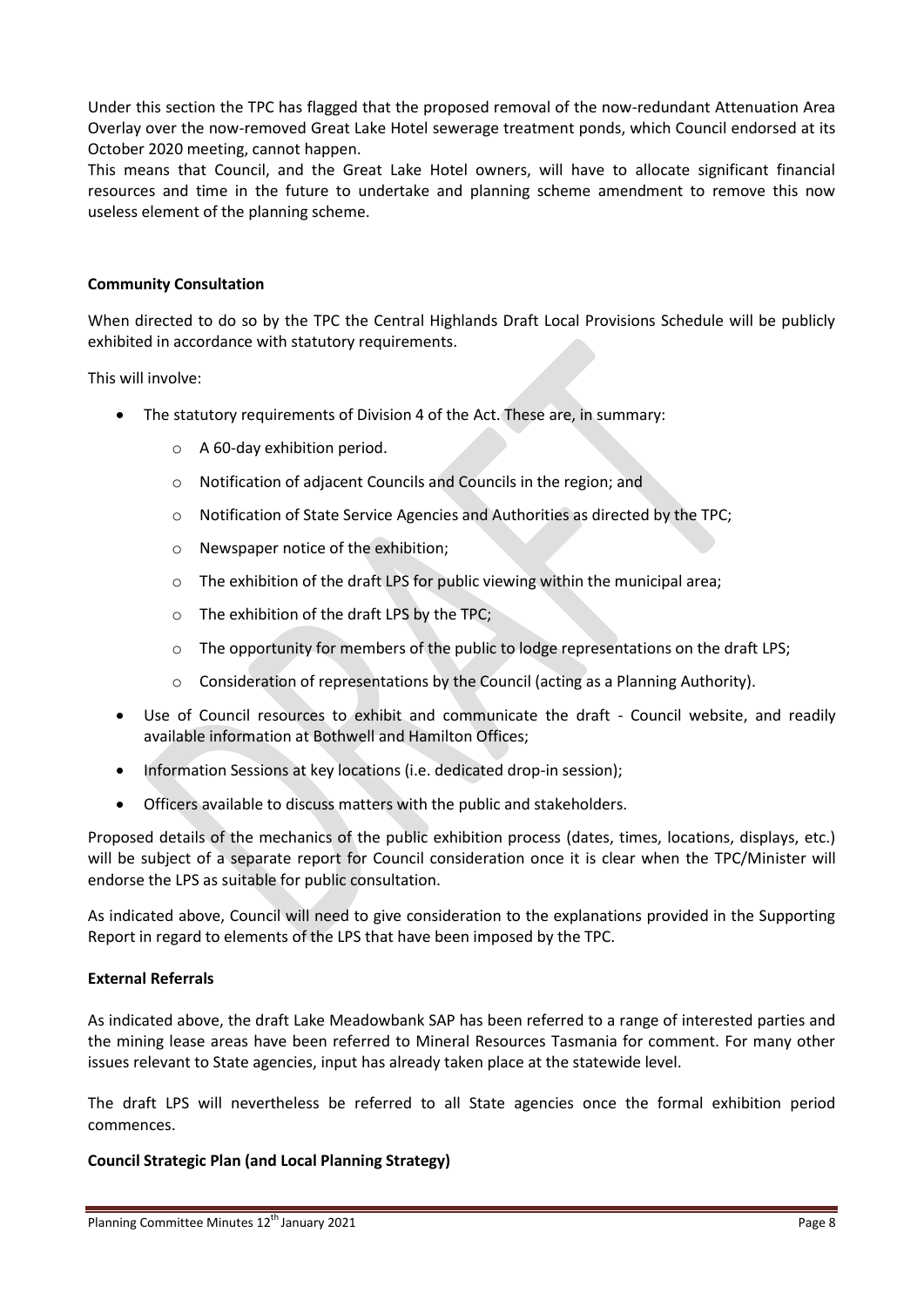The draft LPS is considered to be consistent with the Central Highlands Strategic Plan and local planning objectives and plans, as detailed in the Supporting Report considered at the August 2019 Council meeting.

### **Timeframe**

A timeframe for the exhibition of the draft LPS is dependant on the resolution of the abovementioned matters with the TPC.

### **Financial Implications**

Continuing with the preparation and exhibition of the draft is a core requirement of Council and duty of the Planning Authority. It carries a low financial liability but overall is a resource intensive exercise for the Planning Department.

That said, there are several instances highlighted in this report where compliance with the TPC's requirements would entail very significant expenditure of Council finances in the engagement of a range of external consultants. As explained above, this is considered not necessary, as the reasonable exercise of planning judgement by planning officers, Council acting as a planning authority and the Tasmanian Planning Commission should suffice for the matters at hand.

### **Moved Mayor Triffitt** Seconded Clr Poore

### **THAT** Council:

- A. Respond to the 23 December 2020 correspondence from the Tasmanian Planning Commission pertaining to the Central Highlands Draft Local Provisions Schedule, advising the following:
	- 1. In regard to the allocation of the Rural and Agriculture Zones, Council cannot respond to the Commission's questions until the status of the AK Consulting '*Decision Tree & Guidelines for Mapping the Agriculture and Rural Zones*' is clarified. Whilst Council representatives have been verbally advised that this report does have standing, the Commission's questions indicates it does not.

If it does not have standing in the Commission's eyes, Council seeks and explanation. This report was funding by the State at the express request of the Southern Councils to guide the allocation of the Rural and Agriculture Zones in the formulation of their Local Provisions Schedules. At the time, this approach was endorsed by Government and Commission representatives.

If the AK Consulting Decision Tree cannot be used, Council will be forced to expend considerable financial resources to engage consultants, (which in its view would be unnecessary), and the progression of the draft LPS will be further delayed.

2. In regard to the spatial extent of heritage place listings on rural properties, Council seeks a full explanation as to why the removal of superfluous titles, that have now been removed from the corresponding Tasmanian Heritage Register listings, cannot be allowed in the LPS. These listings unnecessarily encumber thousands of hectares of the Central Highlands. This is land where there is, and never has been, a deliberate decision to list the land.

It could well be argued that the removal of superfluous titles should be seen in exactly the same light as the correction of incorrect title references or street addresses that is being allowed by the Commission in the LPS heritage list.